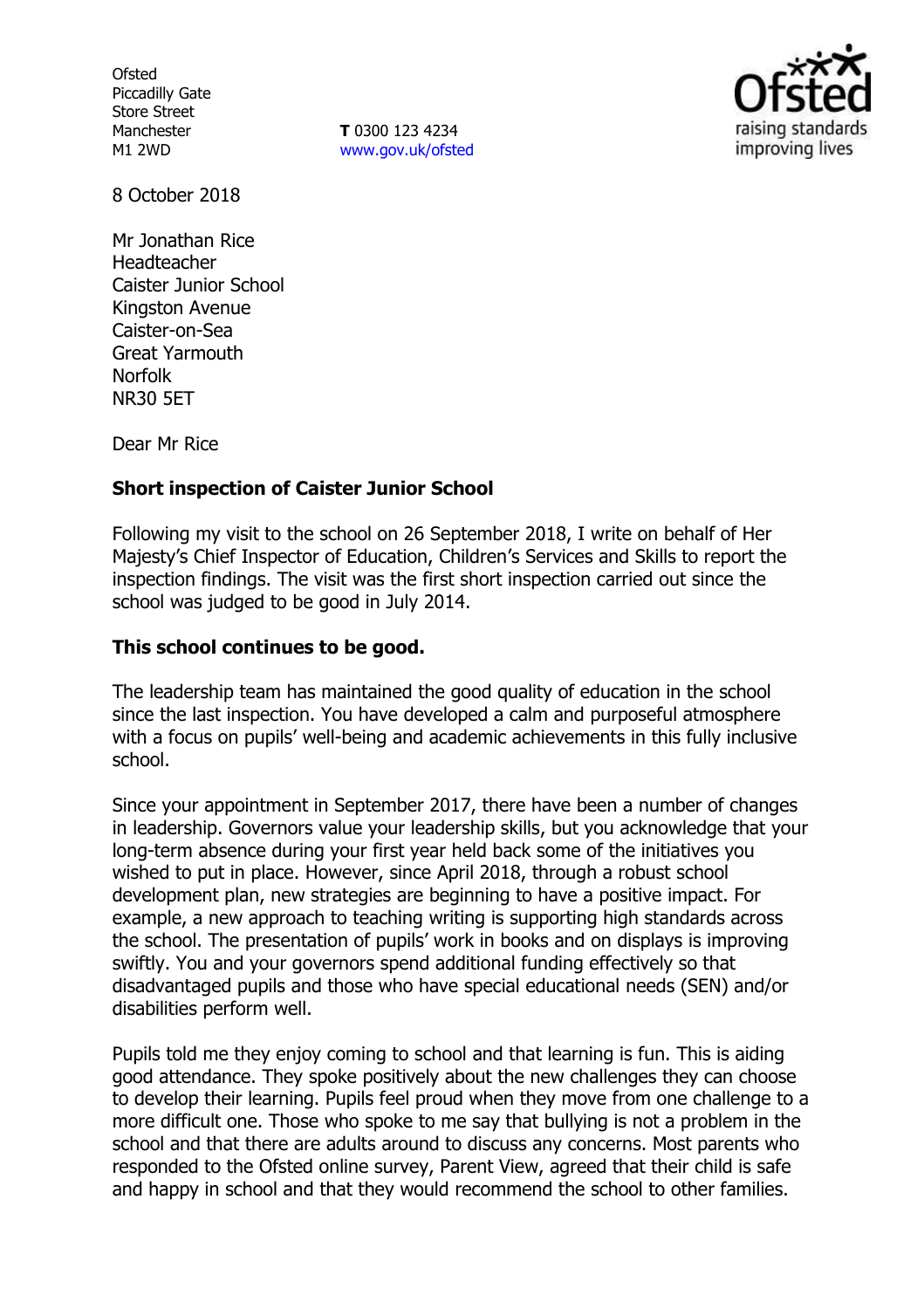

Leaders have recently reviewed the curriculum and all year groups are studying 'beaches, seas and oceans'. Pupils enthusiastically, discussed their visit to the beach and the sculptures they produced. This theme links well with the school's work to support the local lifeboat and become recognised as a 'Beach School'. We observed highly motivated pupils discussing the 'sounds of the sea' and comparing land mass to surface water in the world. They also danced to sea shanties and researched information about the Bermuda Triangle and the Mariana Trench. Such challenges, and the exciting curriculum, are engaging pupils in their learning to improve the progress they make, effectively addressing the issue raised in the previous inspection report.

You enable teachers to plan together and work with staff from other schools to share and benefit from each other's skills. This was an area to develop from the previous inspection. You are working more closely with the staff at the nearby infant school to ensure a smoother transition for pupils from Year 2 into Year 3. The new Year 3 pupils have settled successfully into junior school life.

Appropriately, you and your leaders are focusing on improving teaching, learning and assessment, in order to accelerate pupils' progress in reading and mathematics, especially the progress of the most able pupils. You acknowledge that a greater proportion of pupils should reach the higher standard in these subjects. From September 2018, a new teaching team has been working to improve the learning for current Year 6 pupils. The school's new assessment system, which was implemented last term, is giving leaders, teachers and governors more detailed information about pupils' outcomes. Underachievers can be identified early, so that you can put effective support in place more swiftly to help these pupils catch up in their learning. However, you recognise that robust and regular analysis of information, using this new system, is at an early stage of implementation for middle leaders.

# **Safeguarding is effective.**

Leaders have developed an effective culture for safeguarding pupils at the school so that all arrangements are fit for purpose. Staff and governors have had recent training, which includes the latest guidance from the September 2018 version of 'Keeping children safe in education'. The single central register is compliant and securely maintained. Staff are appropriately checked before working at the school. Where pupils require higher levels of support from external agencies, staff engage in appropriate communication and pursue the progress of agreed actions.

The school's new behaviour strategies and policy are improving pupils' behaviour around school and their attitudes to learning. Governors, staff and pupils told me that pupils' behaviour has improved rapidly since your appointment. Your thorough behavioural journals show that the number of incidents is decreasing. Well-trained staff meet the needs of vulnerable pupils, through high-quality provision in the 'house' and the nurture rooms. Pastoral mentors support these pupils well, to help them remain in mainstream education wherever possible. When required, you follow exclusion procedures rigorously.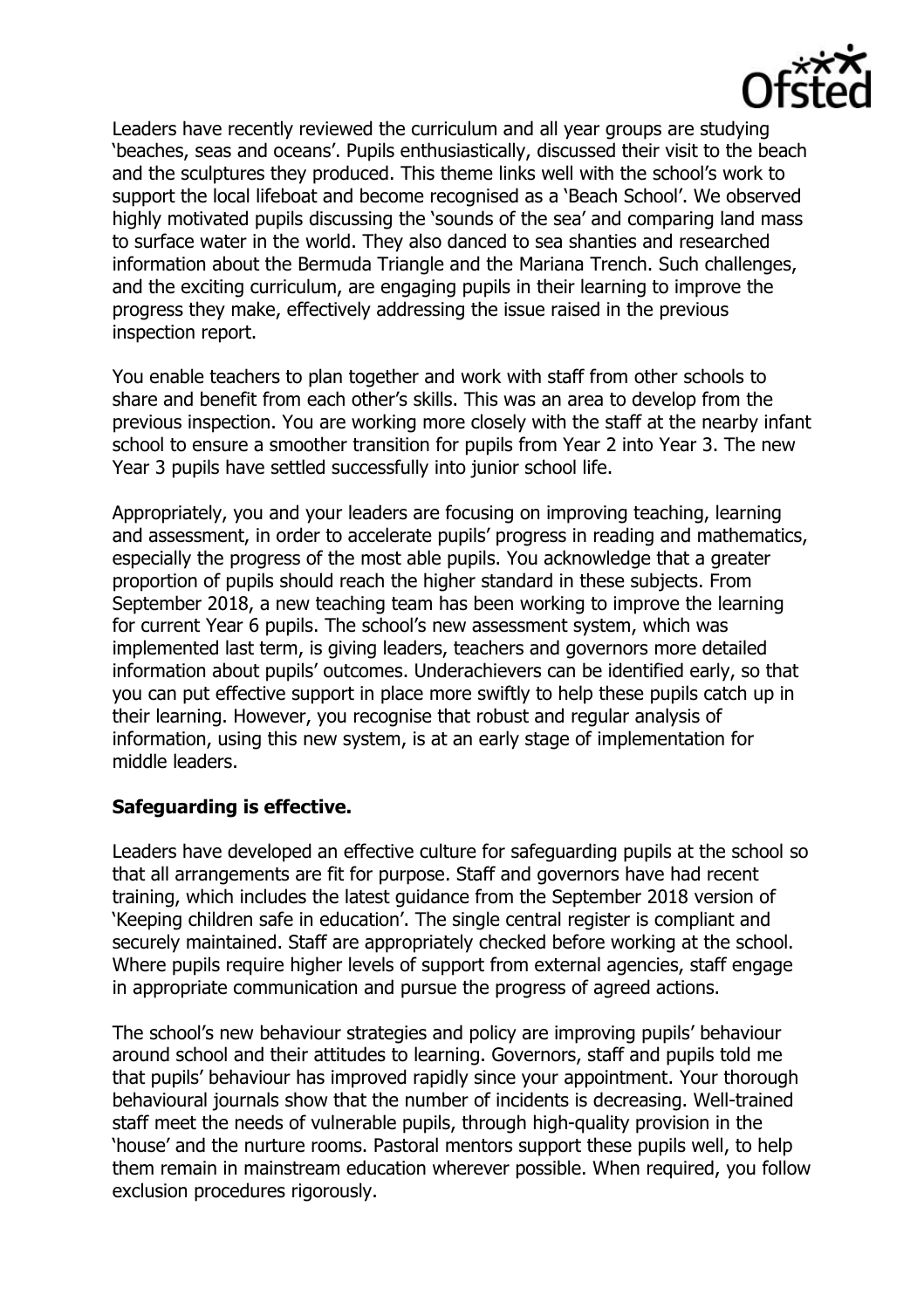

# **Inspection findings**

- My first line of enquiry was to investigate what leaders have done to address the decline in pupils' outcomes in mathematics from the end of key stage 1 to the end of key stage 2. I wanted to check the progress of current pupils in mathematics. The leader of mathematics has recently undertaken specialist training and produced a new calculation policy. She is supporting teachers and teaching assistants to implement new teaching strategies, which focus on developing pupils' understanding of mathematical concepts. The recent arrival of practical resources is enhancing this approach.
- We observed pupils choosing their mathematical challenges appropriately and quickly. Pupils' books show how they have moved from one challenge to a harder one swiftly, so that no time in their learning has been wasted. Consequently, all groups of pupils are being challenged well in mathematics across the school, including the most able. Additionally, we could see clear progression of skills throughout the school and a consistency of learning opportunities within each year group.
- Senior leaders completed a robust analysis of 2018 test papers to identify precisely where there were gaps in pupils' learning. This highlighted weaknesses in fractions and decimals. The mathematics leader is ensuring a greater emphasis on these concepts this year to fill in any gaps in pupils' learning and to deepen their understanding.
- The school's new assessment system shows that most current pupils are on track to make the progress they should from their starting points on joining the school. This also indicates that the current Year 6 pupils are making better progress than those previously, including the most able pupils.
- My second area of enquiry looked at the school's provision for reading. This was because the provisional results of statutory assessments of Year 6 in 2018 indicate a decline in pupils' outcomes. I wanted to see how leaders were tackling this issue. You and the new English leaders were disappointed with these results, especially those for the most able pupils. The school's latest assessment information indicates that most current pupils are making the progress that they should, and a greater proportion of the most able pupils are working at the higher standard.
- Staff are implementing a variety of strategies to improve pupils' reading and comprehension skills across the school. Since January 2018, a new reading initiative has been used to improve pupils' skills of inference and deduction and enhance their understanding of more difficult texts. This is enabling current Year 6 pupils to make faster progress in these skills. Additionally, teachers are building up pupils' stamina and pace in reading across the school because in assessments in 2018 some Year 6 pupils did not complete the reading paper.
- The school's new writing system, with its focus on high-quality books and enriched vocabulary, is also supporting pupils' reading skills. The Year 6 pupils who read to me read with fluency and confidence. A recent investment in exciting library books is enhancing pupils' enjoyment of reading.